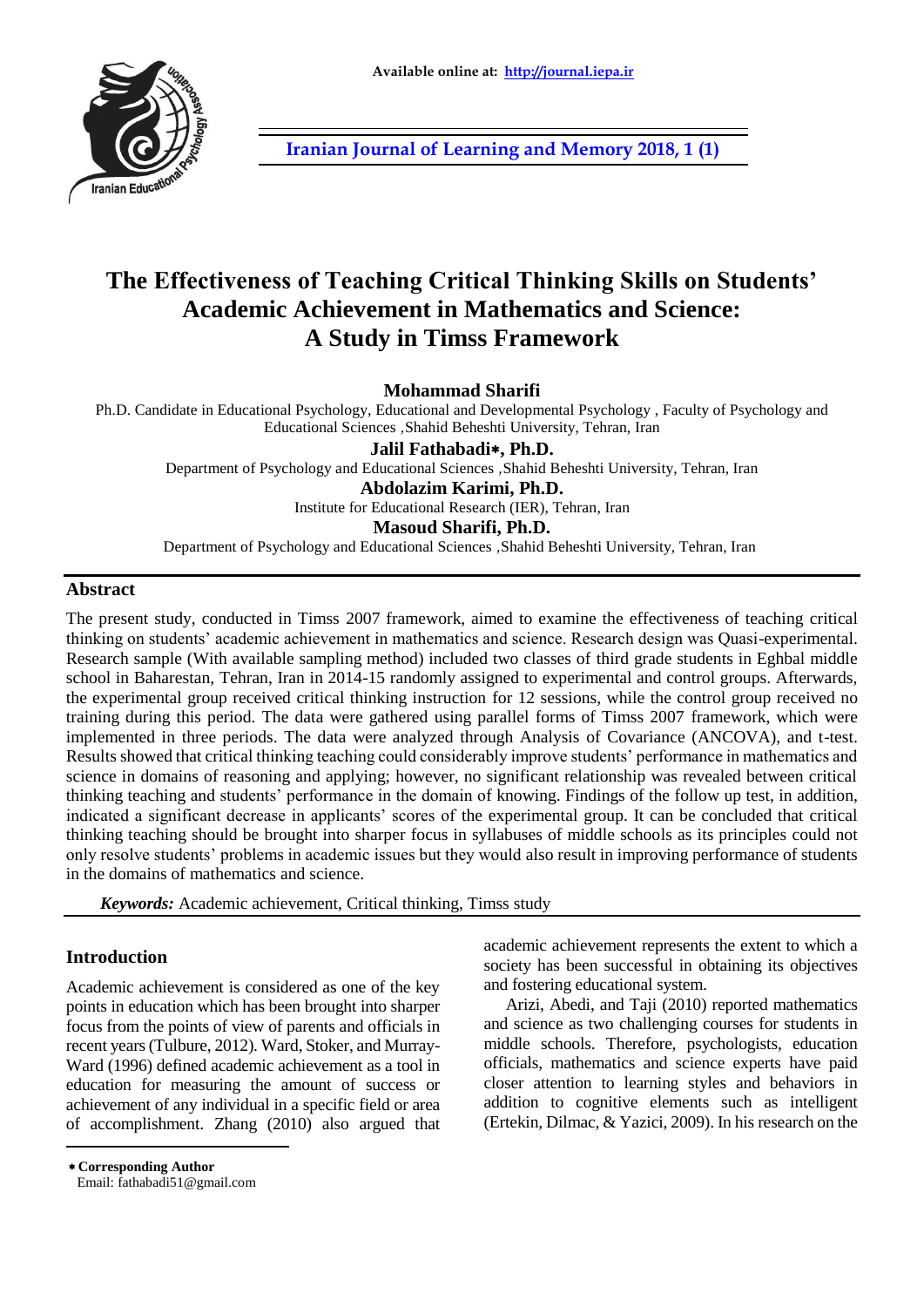role of mathematics and science in professional life, Daneshravayi (2007) has concluded that many individuals have lost the opportunity of getting a good job due to the fact that they were feared of mathematics and science.

Meyers (1986) considered lack of critical thinking as a serious problem which is to be urgently addressed by officials; also, it is necessary that educationalists make a big change in syllabuses through inserting the principles of critical thinking in schools. Facion (2010) states that "we understand critical thinking to be purposeful, selfregulatory judgment which results in interpretation, analysis, evaluation, and inference, as well as explanation of the evidential, conceptual, methodological, criteriological, or contextual con- siderations upon which that judgment is based" (p. 27).

Critical thinking is an urgent skill which emphasizes logical interpretation as well as able to learn lifelong; so, it helps students in two aspects of 1) everyday life which includes reasonable learning and contribute them to be lifelong learners as well as 2) academic life which requires them to practice themselves to systematically think (Santiprasitkul, Sithivong, & Polnueangma, 2013). Many researchers (Barlow et al., 2008; Botvin, Barker, Renik, Filazzola, & Botvin, 1984; Gonzalez, 2003; Kazemi et al., 2011; Lam et al., 2008; Moghadam et al., 2006; Pentz, 1980; Rolin & Darylm, 2002) proved that critical thinking can be made into practice through experience and instruction, which in turn improve personal and social life.

Nowadays, schools have mainly focused on knowledge and information transmission rather than training critical thinkers (Shabani, 2011). Thus, it seems of crucial significance for officials in educational system to consider critical thinking as an inalienable part of curriculum development. In fact, it is very necessary to bring critical thinking as a main objective of education system into a sharper focus because the courses are exposed to change and development during the time (Meyers, 1986).

A number of researches have shown the effectiveness of critical thinking teaching on academic achievement in social sciences, sociology, mathematics, English, etc. (Abasi, 2001; Bayat, 2010; Law & Kaufhold, 2009; Muhammmadi, 1999). In addition, De Koning, Hamers, Sijtsma, and Vermeer (2002) examined the impact of reasoning teaching and Hashemian Nejad (2001) studied the aspects and methods in teaching critical thinking.

Reports by Timss and Pirls show that Iranian students, compared to those in other countries, possessed lower average scores in cognitive and content domains of mathematics and science in fourth and eighth grades (Karimi, 2008). Ranjbar and Esmaili (2006) attributed this issue to the fact that some elements of critical thinking including reasoning is not addressed in Iranian education system as Timss requires students to use high level of thinking (based on Bloom taxonomy). The present research aims to answer this question that whether teaching critical thinking can improve students' academic achievement in mathematics and science in third grade of middle school.

# **Method**

# **Participants**

The research population included all third-graders male students of middle schools in district 2 of Baharestan region, Tehran in 2014-15. To get the sample, one school was selected through convenient method, among the six classes of which two classes were randomly selected and assigned to experimental and control groups (each of which included 30 applicants).

# **Instruments**

**Three parallel forms of Timss (2007),** each of which included 24 questions in three domains of knowing, applying and reasoning (8 questions for each domain). Also, parallel forms were homogenized with regard to level of difficulty, questions, content and cognitive areas. It is to be mentioned that forms A and B were mixed to each other because there were a few number of questions in Timss 2007. It should be noted that the TIMSS exam questions are standard and, for this reason, it can be said that the question of the parallel forms used in this study have Validity and reliability*.*

**Critical Thinking Teaching Package** which was a researcher-made package designed through various sources. The package includes some topics about critical thinking and some tasks which are designed for teaching in 12 sessions. To measure the content validity, the questionnaire was assessed by five experts and professors in Shahid Beheshti University and The Institute for Educational Research (IER) in Tehran. Reassessing the questionnaire based on their points of view, the internal consistency of instrument was 5.83 (df  $=7.21$ ) which reported significance at the level of 0.001, indicating that experts unanimously confirmed the questionnaire appropriateness in teaching critical thinking.

# **Procedure**

The design of this study was quasi-experimental. Dividing the applicants into control and experimental groups, the researchers implemented the pretest; afterwards, the experimental group received the treatment for critical thinking in 12 sessions which lasted for three months whereas the control group received no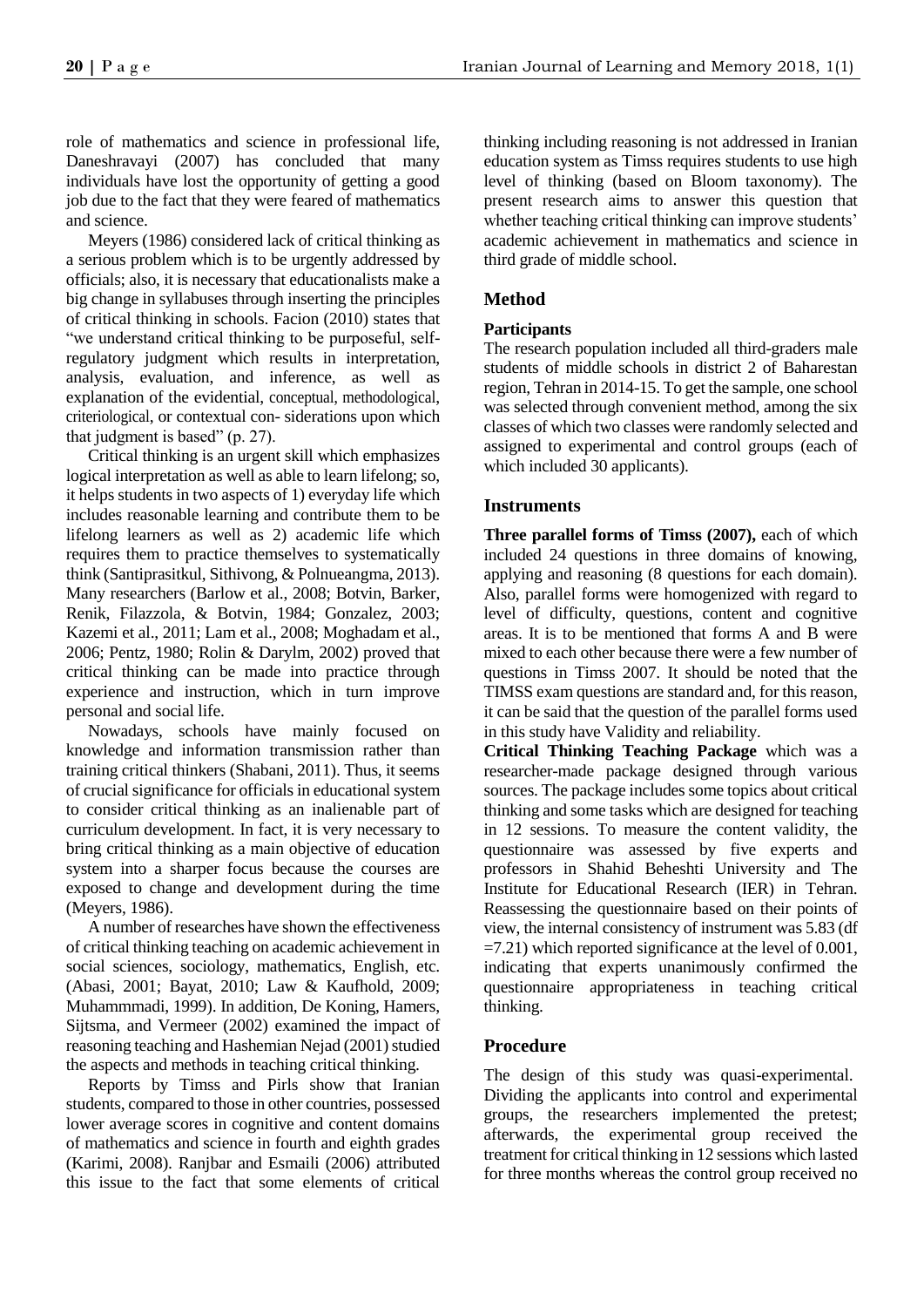treatment. Then two groups were provided with a posttest, three months after which a follow up test was performed. The data, finally, were analyzed through descriptive statistics methods (such as mean and standard deviation) and inferential statistics methods (such as Analysis of Covariance (ANCOVA) and T-test. Furthermore, the Statistical Package for Social Science (SPSS) was used to perform statistical procedures.

# **Findings**

To assess the impact of teaching critical thinking on all applicants' academic achievement in mathematics and science, the Timss measure was employed in pre- and posttest as well as follow up test. Table 1 shows the results of descriptive statistics in details.

#### **Table 1.**

*Mean and standard deviation for experimental and control groups in pretest, posttest and follow up*

| Group               |                 |      | <b>Reasoning</b> |      | <b>Applying</b> |      | <b>Knowing</b> |       | <b>Total</b> |  |
|---------------------|-----------------|------|------------------|------|-----------------|------|----------------|-------|--------------|--|
|                     |                 | M    | <b>SD</b>        | M    | <b>SD</b>       | M    | <b>SD</b>      | M     | <b>SD</b>    |  |
|                     | Pretest         | 2.77 | 1.18             | 3.13 | 1.33            | 3.25 | 1.174          | 9.16  | 3.16         |  |
| <b>Experimental</b> | <b>Posttest</b> | 3.83 | 1.19             | 4.29 | 1.62            | 3.93 | 1.39           | 12.06 | 3.49         |  |
|                     | follow up       | 3.56 | 1.10             | 3.72 | 1.39            | 4.08 | 1.43           | 11.37 | 3.14         |  |
|                     | Pretest         | 3.06 | 1.59             | 3.17 | 1.63            | 3.62 | 1.45           | 9.85  | 3.94         |  |
| <b>Control</b>      | Posttest        | 3.07 | 1.15             | 3.30 | 1.42            | 3.89 | 1.39           | 10.27 | 3.48         |  |
|                     | follow up       | 3.06 | 1.24             | 3.31 | 1.53            | 3.56 | 1.44           | 9.92  | 3.65         |  |

Also, Analysis of Covariance (ANCOVA) was used to compare students' scores of both groups in mathematics and science in pre- and posttest. Before the main analysis, assumptions of covariance analysis (normality, homogeneity of variance and random independent samples) were examined, and the results showed that there has been no violation of the assumptions. The results of Analysis of Covariance (ANCOVA) are shown in Table 2.

#### **Table 2.**

*Results of ANCOVA for testing the effect of teaching critical thinking on students' academic achievement in mathematics and science*

| <b>Sources of variation</b> | Sum of squares | df |        | <b>Sig</b> | $\mathbf{n}^2$ |
|-----------------------------|----------------|----|--------|------------|----------------|
| <b>Pretest</b>              | 498.26         |    | 137.83 | .0001      | .707           |
| Group                       | 82.69          |    | 22.87  | .0001      | .286           |
| <b>Error</b>                | 206.06         | 57 |        |            |                |
| <b>Total</b>                | 8228.56        | 60 |        |            |                |

.

As shown in Table 2, the value of  $F=22.87$  (df  $=57.2$ ) is significant at the level of P=0.0001. Therefore, it can be concluded that teaching critical thinking would enhance students' academic achievement in mathematics and science. In addition, eta squared value (0.286) shows that teaching critical thinking had been effective in boosting learners' achievement in two courses.

To assess the effectiveness of teaching critical thinking on students' academic achievement in domain of reasoning for mathematics and science, the scores in pre-and posttest were compared through ANCOVA, the results of which are shown in Table 3.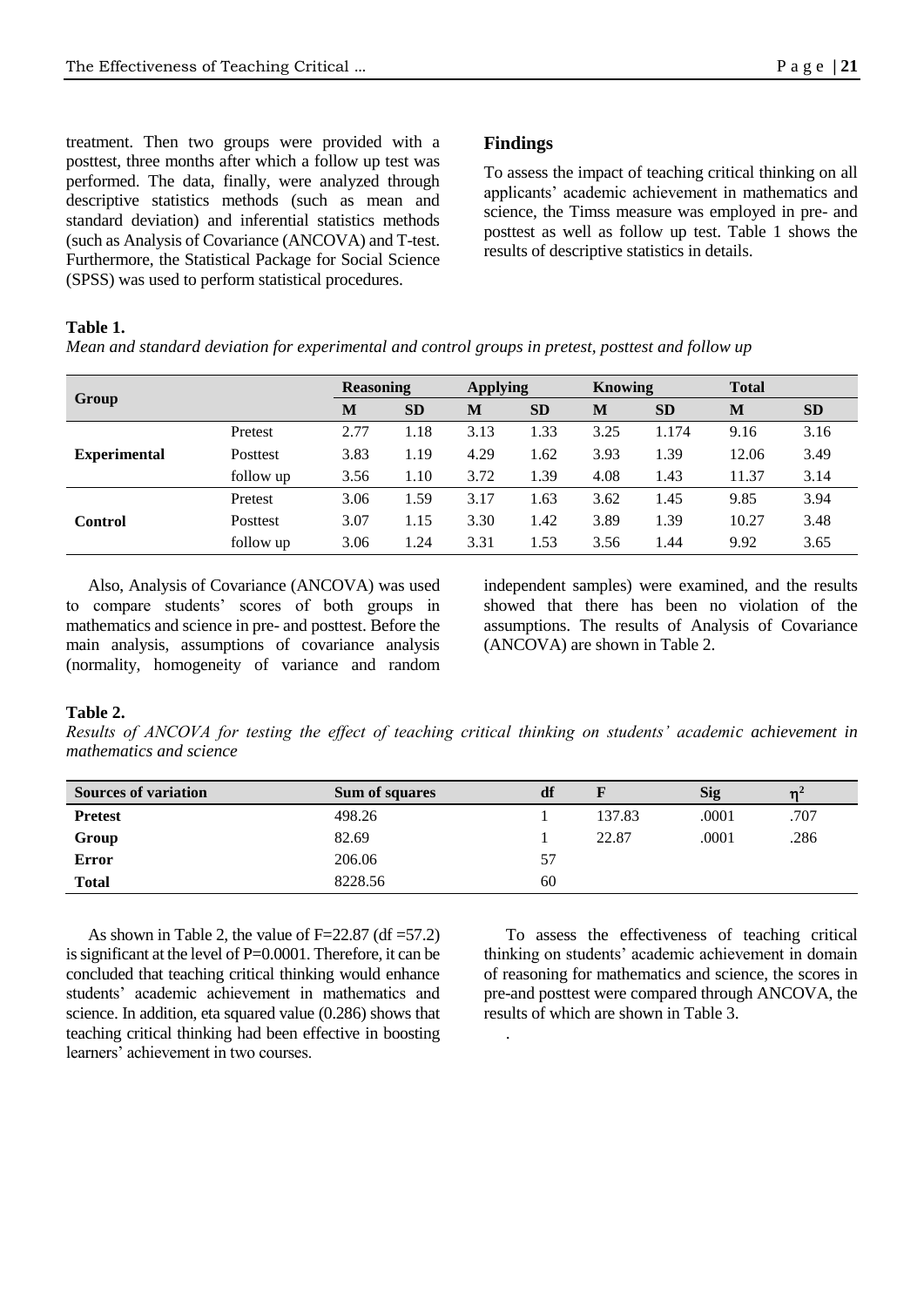## **Table 3.**

| <b>Sources of variation</b> | Sum of squares | df | <b>Mean square</b> |       | <b>Sig</b> | n <sup>2</sup> |
|-----------------------------|----------------|----|--------------------|-------|------------|----------------|
| <b>Pretest</b>              | 46.98          |    | 46.98              | 81.56 | .0001      | .589           |
| Group                       | 13.13          |    | 13.13              | 22.78 | .0001      | .286           |
| <b>Error</b>                | 32.84          | 57 | .58                |       |            |                |
| <b>Total</b>                | 804.32         | 60 |                    |       |            |                |

*Results of ANCOVA for the effectiveness of teaching critical thinking in domain of reasoning for mathematics and science*

As shown in Table 3, the value of  $F=22.78$  (df  $=57.2$ ) is significant at the level of P=0.0001. Therefore, it can be concluded that teaching critical thinking would enhance students' academic achievement in domain of reasoning for mathematics and science. In addition, eta squared value (28.6%) indicates that teaching critical thinking has been effective in boosting learners' achievement in reasoning domain for these two courses.

Moreover, to assess the impact of teaching critical thinking on students' academic achievement in domain of applying for mathematics and science, the scores in pre-and posttest were compared through ANCOVA, the results of which are represented in Table 4.

## **Table 4.**

*Results of ANCOVA for the effectiveness of teaching critical thinking in domain of applying for mathematics and science*

| <b>Sources of variation</b> | Sum of squares | df | <b>Mean square</b> |       | <b>Sig</b> | $n^2$ |
|-----------------------------|----------------|----|--------------------|-------|------------|-------|
| <b>Pretest</b>              | 44.028         |    | 44.09              | 27.57 | .0001      | .326  |
| Group                       | 15.34          |    | 15.34              | 9.602 | .003       | .144  |
| Error                       | 91.03          | 57 | 1.60               |       |            |       |
| <b>Total</b>                | 1014.31        | 60 |                    |       |            |       |

As shown in Table 4, the value of  $F=215.336$  (df =57,  $df=2$ ) is significant at the level of P=0.0001. Consequently, it can be inferred that teaching critical thinking would enhance students' academic achievement in domain of applying for mathematics and science. In addition, eta squared value (14.4%) indicates that teaching critical thinking was reported effective in improving learners' achievement in applying domain for the courses of mathematics and science.

Furthermore, to evaluate the effectiveness of teaching critical thinking on students' academic achievement in domain of knowing for mathematics and science, the scores in pre-and posttest were compared through ANCOVA, the results of which are representedin Table 5.

## **Table 5.**

*Results of ANCOVA for the effectiveness of teaching critical thinking in domain of knowing for mathematics and science*

| <b>Sources of variation</b> | Sum of squares | df | <b>Mean square</b> |        | <b>Sig</b> | n <sup>2</sup> |
|-----------------------------|----------------|----|--------------------|--------|------------|----------------|
| <b>Pretest</b>              | 41.512         |    | 41.512             | 33.592 | .000       | .371           |
| Group                       | 1.168          |    | 1.168              | .945   | .335       | .016           |
| Error                       | 70.440         | 57 | 1.236              |        |            |                |
| <b>Total</b>                | 1030.438       | 60 |                    |        |            |                |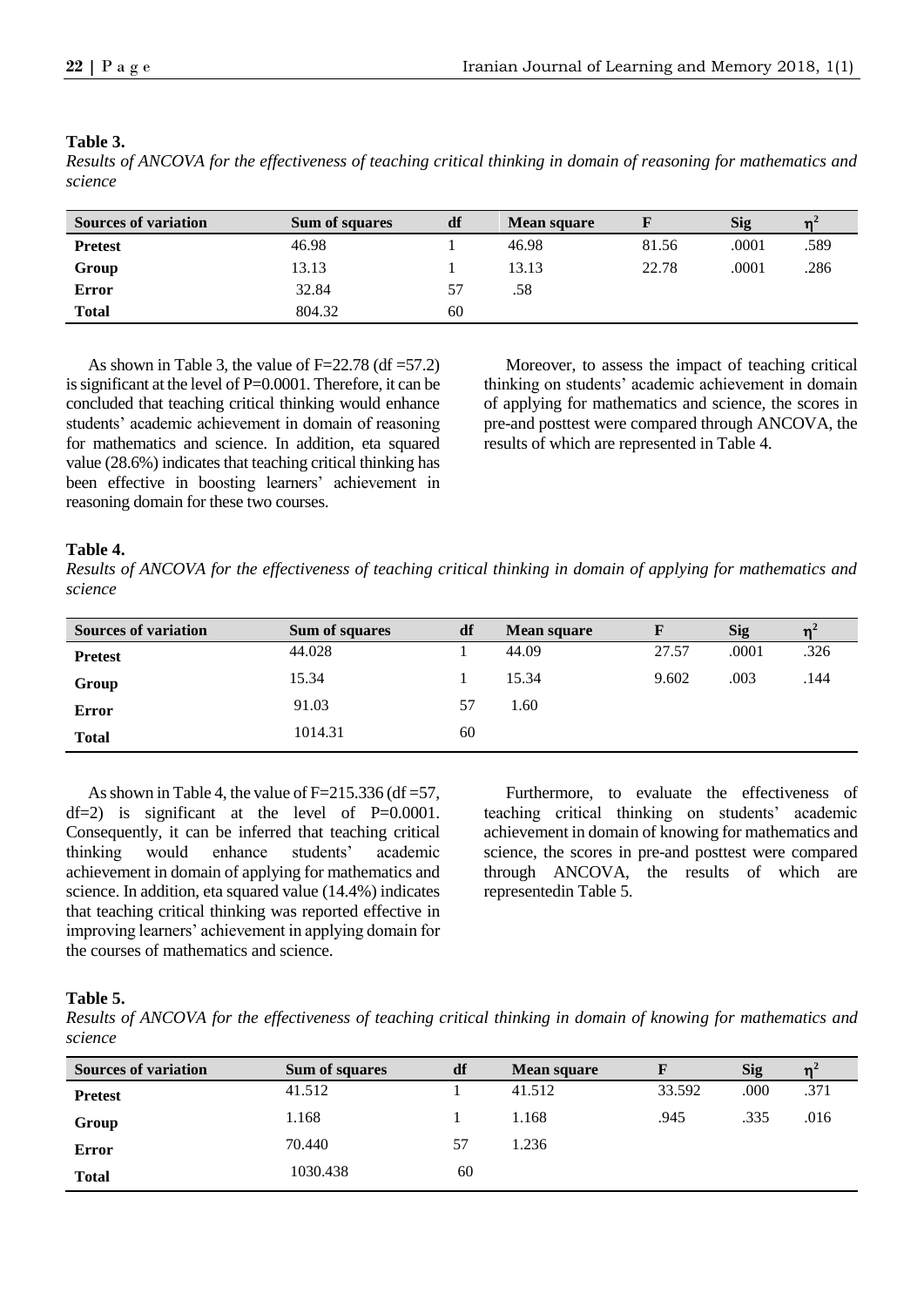As represented in Table 5, the value of F=0.945 (df  $=$  57, df=2) is not significant at the level of P=0.335. Consequently, it can be concluded that teaching critical thinking would not improve students' academic achievement in the domain of knowing for mathematics and science.

In addition, to assess the effectiveness of teaching critical thinking on students' academic achievement in mathematics and science, the follow up test was performed three months after posttest, the results of which were analyzed through t-test and presented in Table 6.

#### **Table 6.**

*Results of independent t-test for scores of posttest and follow up test in experimental and control groups*

|                 | <b>Mean</b> | <b>SD</b>    | <b>Std. Error</b> |       | df | <b>Sig</b> |
|-----------------|-------------|--------------|-------------------|-------|----|------------|
| <b>Posttest</b> | 1.16        | . 57<br>ا بى | 0.46              |       |    |            |
| follow up test  | 10.64       | 3.45         | 0.44              | 3.084 | ັ  | 0.003      |

As the Table shows, the t-value of 3.084 and significance of 0.003 indicate that the mean differences in posttest and follow up are significant. Regarding the scores in posttest and follow up test, therefore, it can be inferred that the scores of follow up test have decreased compared to those in posttest. This means that the effectiveness of teaching critical thinking has gradually faded away.

#### **Discussion and Conclusion**

The findings of the present research revealed that teaching critical thinking could significantly enhance students' academic achievement in mathematics and science, which is in line with the results of the study conducted by Muhammadi (1999) which showed that critical thinking would dramatically improve students' performance in schools. In addition, the results are consistent with studies of Abasi (2001) and Law and Kaufhold (2009) who found that teaching critical thinking skills would have a crucial impact on students' academic performance.

Findings are also in line with those of Kitot et al. (2010) who found that teaching critical thinking skills was effective in students' learning of history (also reported by Amir, 2009; Arsalan et al., 2009; Ataollahi, 1996; Baba Muhammadi & Khalili, 2004; Badri Gargari, 2008; Hartman & Strenberg, 2008; Hartman & Sternberg , 2008; Zhang, 2002). Other researchers (for example, Arsalan et al., 2009; Koning et al., 2002; Shafiyi et al., 2004; and Zaman et al., 2011) have found in their studies some evidences showing that teaching critical thinking as well as reasoning skills would be effective in students' learning of academic materials in mathematics.

The results can be attributed to this fact that traditional methods in teaching (say memorization or drills) have failed to help students reach top educational objectives, so enhancing their performance requires the educational system to consider thinking as the main effective element in learning (Ghasempour Moghadam, 2010). Talebzade et al., (2009) argued that overemphasizing on memorization in Iranian schools has posed a growing threat on educational system, thus teachers and officials are to bring critical thinking and mental improvement into focus of attention.

Bakhtiar Nasrabadi et al. (2011) cited Conerly (2006) as believing that learning critical thinking skills encourage students to express their points of view in a clear way; in addition, they would adopt a more logical method in dealing with problems, which enables them to obtain a considerable academic achievement.

Therefore, it is necessary to consider critical thinking in students' curriculum in middle schools; also, using self-regulation is suggested to monitor one's cognitive activities by applying skills in analysis, and evaluation to one's own inferential judgments with a view toward questioning, confirming, validating, or correcting either one's reasoning or one's results (Facione, 2010, p. 6).

Furthermore, Barraza and Bodenhorn (2012) emphasize that strong critical thinkers can be described in terms of how they approach specific issues, questions, or problems. In addition, such individuals possess some characteristics as clarity in stating the question or concern, orderliness in working with complexity, diligence in seeking relevant information and care in focusing attention on the concern at hand (Facione, 2010, p. 11). Stylianides et al. (2013), in examining the challenges that students and teachers face with in classrooms, discuss that the activity of reasoning-andproving is at the heart of mathematical sense making and is important for all students' learning as early as the elementary grades. They concluded that overcoming the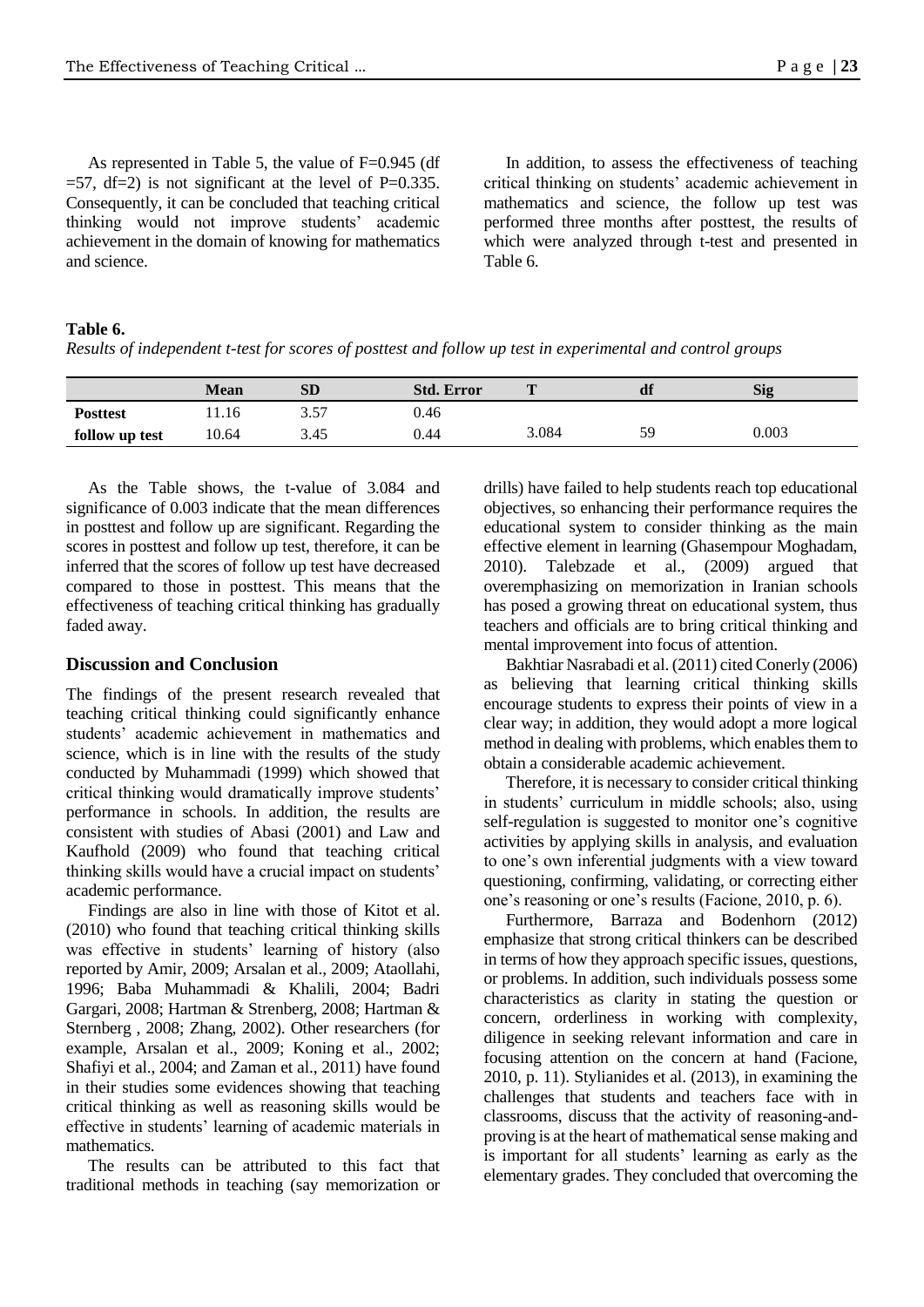obstacles to teaching reasoning-and-proving would help elementary teachers and students make significant progress in courses. Furthermore, marginal place of reasoning-and-placing in elementary school can be attributed to the fact that elementary teachers have weak mathematical knowledge about this issues as well as counterproductive beliefs in teaching (ibid). Arguing that teaching by inquiry is touted for its potential to encourage students to reason scientifically, Dolan and Grady (2010) continue that even when inquiry teaching is practiced, complexity of students' reasoning may be limited or unbalanced. Their research results revealed points when students' reasoning was quite complex and occasions when their reasoning was limited by the curriculum, instructional choices, or students' unprompted prescription (p. 1).

Teachers of critical thinking, on the other hand, are to bear in mind that environment and method of teaching are very crucial; therefore, academic achievement, learning environment, social structure and teaching methods play a greatly crucial role in enhancing critical thinking in students (Amir, 2009). Consequently, learners are to be encouraged towards learning motivation and curiosity in order to implement their experiences and internalize critical thinking principles in their educational life and help them expresses his/her feelings, opinions, dreams, impressions, and experiences because critical thinking is an active and organized mental process that aims at interpreting ourselves by implementing our acquired knowledge through being aware of our own thought processes and taking into consideration that of others as well as the events taking place around us (Cüceoğlu, 1993, as cited in Ulas et al., 2012, p. 369).

Moreover, students are to be provided with opportunities to practice the principles of critical thinking in the framework of their minds, which per se enables them to explore the issues and resolve the problems in a thoughtful manner. Generally, learners can open their minds to new opportunities of learning experiences and try hard to widen the gap of his understanding of one topic and to be informed more about what one learns gives more rational reasons (Hajhoseini, 2012).

Nevertheless, the relationship between critical thinking and academic achievement in the domain of knowing of mathematics and science was not reported significant. This can be attributed to this fact that Timss is designed as an assessment of mathematics and science which tries to compare the academic performances of different countries in mathematics and science for benefiting from teaching-learning process (Karimi, 2008). Bloom (as cited in Dehghani et al., 2011) related the critical thinking to the top levels of cognitive development (analysis, interpretation, assessment). It can be, thus, inferred that critical thinking is a high level of thinking that enables individuals to ask some questions about presuppositions and concepts, also resolve problems through reasoning and logical thinking (Delioglu et al., 2011). In fact, Bloom (1956) defined critical thinking as the ability to gain knowledge through the exploration of ideas concerning the following six levels: knowledge, comprehension, application, analysis, synthesis, and evaluation. Knowledge and comprehension belong to the low level of thinking skills, while the other elements belong to the higher level of thinking skills (Xu, 2011, p. 136).

Since the domain of knowing is not related to the high level of cognition, it can be said that critical thinking is in direct relationship with high levels of cognitive development. It is worth mentioning that the applicants in experimental group had no progress in their knowledge because critical thinking basically does not increase or change the level of knowledge of students, rather it is a tool to adopt a self-regulation process which contribute students to practice mental activities. However, the possible increase in learners' knowledge can be attributed to some clinical factors like planning, self-regulation and metacognition through which they learned how to study more effectively and enhance their information.

Results also showed that the scores of applicants in follow uptest significantly decreased, compared to those in posttest, which indicates that teaching critical thinking was not effective for a long-term period. This issue can be attributed to the fact that the outcomes of critical thinking process would not appear in a short-term period; rather they can be expected in a long-term by constant practice and teaching (Altintas & Ozdemir, 2012).

Since the fundamental concepts of learning mostly relied on memorizing for students, the strategy of asking them to memorize rules, procedures and materials are not regarded fairly practical. In fact, although memorization definitely has many valuable uses, fostering critical thinking is not among them. Critical thinking, conversely, emphasizes on reasoning, decision-making, the nature of thought, planning, metacognition, and self-regulation which are taught through team work, questioning and real tasks for effective learning. It can be claimed, consequently, that teaching critical thinking would considerably enhance students' academic achievement in mathematics and science and contribute to their learning due to the fact that it equips learners with skills, by the use of which they can shift their learning approach and boost their learning though applying the academic skills of thinking.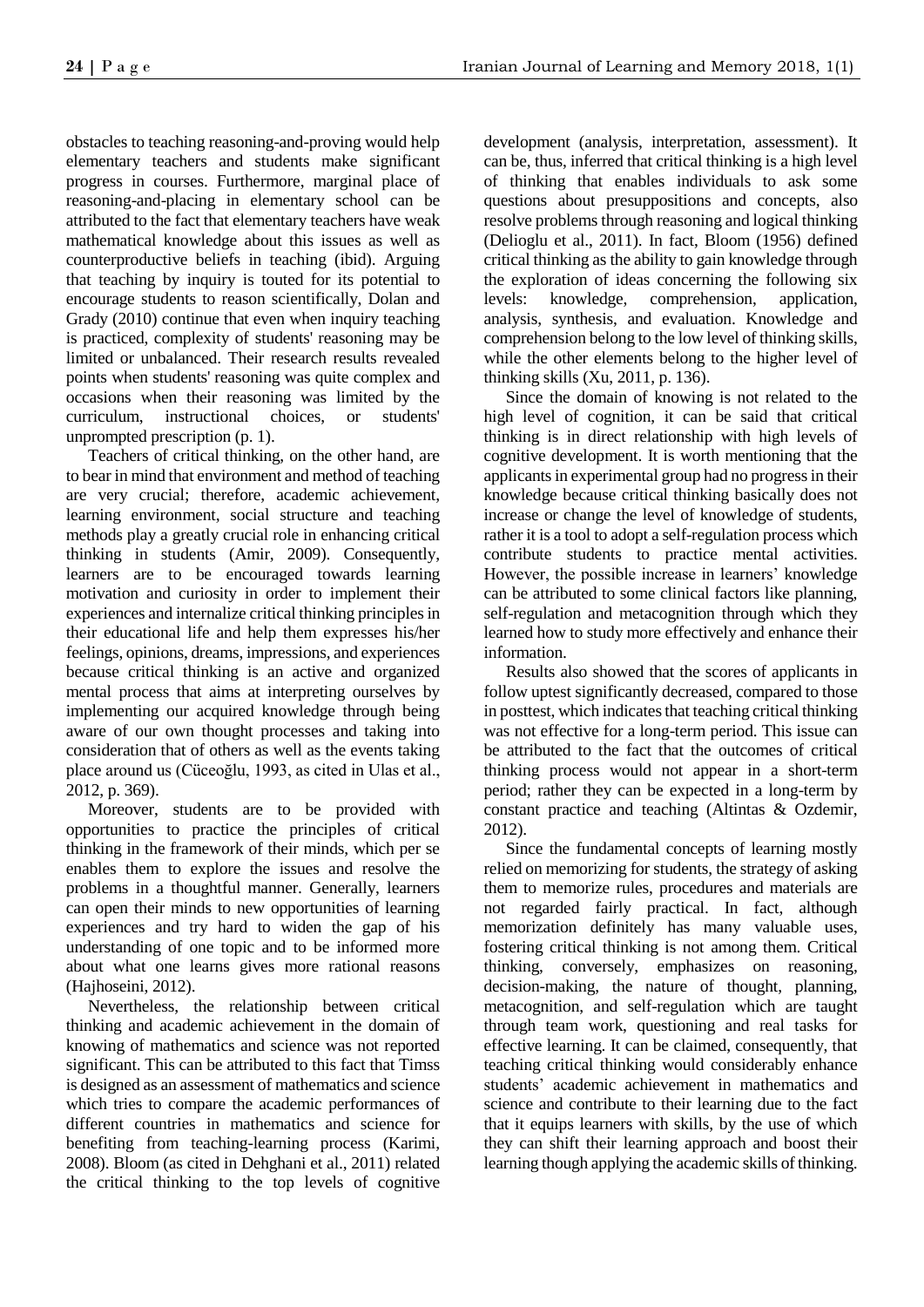One of the limitations of this research is the non-use of the experimental research design and the absence of other follow-up tests at longer times. According to the results, it is suggested that the components of critical thinking should be included in the curriculum (from elementary to higher levels), and to educate the teachers in this regard; To test the impact of critical thinking training on students' academic performance, researchers use experimental research designs. It is also suggested that researchers should be considered in the preparation of critical thinking tool for students (for younger ages) in future studies.

## **References**

- 1. Abasi, E. (2001). *The study of effective skills on enhancing critical thinking in sociology syllabuses in 2000-1*. (Unpublished Master's thesis). Tarbiat Moallem University, Tehran.
- 2. Altintas, E., & Ozdemir, A. S. (2012). the effect of teaching with the mathematics activity based on Purdue Model on critical thinking skills and mathematics problem solving attitudes of gifted and non-gifted students. *Procedia - Social and Behavioral Sciences*, 46, 853–857[. https://doi.org/](https://doi.org/) 10.1016/ j.sbspro.2012.05.212
- 3. Arizi, H., Abedi, A., & Taji, M. (2010). The relationship between different question forms (multiple-choice, freeresponse) with metacognitive processes and emotions in assessment of mathematics. *Quarterly Journal of Educational Innovations, 9* (33), 121-8.
- 4. Arslan, C., Göcmencelebi, S. I., & Tapan, M. S. (2009). Learning and reasoning styles of pre service teachers': Inductive or deductive reasoning on science and mathematics related to their learning style. *Procedia - Social and Behavioral Sciences, 1*(1), 2460–2465. https://doi.org/10.1016/j.sbspro.2009.01.432
- 5. Ataollahi, E. (1996). *The comparison of lecture-based and problem-based methods in nursing students' learning.* (Unpublished Master's thesis). Shahid Beheshti University, Tehran.
- 6. Baba Muhammadi, H., & Khalili, H. (2004). Critical thinking skills of nursing students in Semnan University of Medical Sciences. *Iranian Journal of Medical Education, 4* (2), 23-31.
- 7. Badri Gargari, R. (2008). *The impact of rethinking on the practice of critical thinking-teachers and planning an appropriate way to enhance critical thinking in students.* (Unpublished Doctoral dissertation). Tabriz University, Tabriz.
- 8. Bakhtiar Nasrabadi, H., Mousavi, S., & Alibakhshi, F. (2011). The role of critical thinking attitude, cognitive ways of learning, and probing in prediction of academic achievement. *Quarterly Journal of New Thoughts on Education, 7* (4), 115-138.
- 9. Barlow, J. H., Powell, L. A., Gilchrist, M., & Fotiadou, M. (2008). The effectiveness of the training and support program for parents of children with disabilities: A randomized controlled trial. *Journal of Psychosomatic*

*Research, 64*(1), 55–62. <https://doi.org/> 10.1016/j.jpsychores.2017.06.006

- 10. Bayat, M. H. (2010). *The effect of teaching critical thinking on academic achievement of students in mathematics.*Paper presented at The Third national conference of creativity, TRIZ, Iranian innovation management and engineering, Culture and Art Research Centre of Jahad Daneshgahi, Tehran, Iran.
- 11. Botvin, G. J., Barker, K., Renik, N. L., Filazzola, A. D., & Botvin, E. M. A. ( 1984). Cognitive-behavioral approach to substance abuse prevention. *Psychology of Addictive Behavior*, 9, 137-47.
- 12. Daneshravayi, Gh. (2007). *The role of mathematics in human life and nature cognition.* Tehran: Roshd.
- 13. De Koning, E., Hamers, J. H. M., Sijtsma, K., & Vermeer, A. (2002). Teaching inductive reasoning in primary education. *Developmental Review, 22*(2), 211– 241. https://doi.org/10.1006/drev.2002.0548
- 14. Dolan, E., & Grady, J. (2010). Recognizing students' scientific reasoning: a tool for categorizing complexity of reasoning during teaching by inquiry. *Journal of Science Teacher Education, 21*(1), 31–55. https:// doi.org/10.1007/s10972-009-9154-7
- 15. Ertekin, E., Dilmac, B., & Yazici, E. (2009). The relationship between mathematics anxiety and learning styles of preservice mathematics teachers. *Social Behavior and Personality: An International Journal, 37*(9), 1187–1195.<https://doi.org/10.2224/> sbp. 2009 .37.9.1187
- 16. Facione, P. A. (2010). *Critical thinking: What it is and why it counts, Insight assessment,* Retrieved from [http://www.insightassessment.com/pdf\\_files/what&wh](http://www.insightassessment.com/pdf_files/what&why2015.pdf) [y2015.pdf.](http://www.insightassessment.com/pdf_files/what&why2015.pdf)
- 17. Ghasempour Moghadam, H. (2010). The application of critical thinking model in teaching Persian literature.*Journal of Teaching Persian*, 55, 16-20.
- 18. Gonzalez, M. D. (2003). Remedial intervention for children with behavior disorders. *Journal of psychology, 4* (1), 37-5.
- 19. Hajhoseini, M. (2012). The effect of dialogic teaching on students' critical thinking disposition. *Procedia - Social and Behavioral Sciences,* 69, 1358 – 1368.
- 20. Hashemian Nejad, F. (2001). *A theoretical framework for a critical-thinking-based syllabus in elementary school with an emphasis on social studies.* (Unpublished Doctoral dissertation). Islamic Azad University, Research and Science Branch, Tehran.
- 21. Jacob, S. M. (2012). Mathematical achievement and critical thinking skills in asynchronous discussion forums. *Procedia - Social and Behavioral Sciences*, 31, 800–804. https://doi.org/10.1016/j.sbspro.2011.12.144
- 22. Karimi, A. (2008). *A glance at place and trend of students' performance in Iran in studies of Timss and Pirls.* Tehran: Research Center of the Education Studies.
- 23. Karimi, A. (2008). *Timss questions on mathematics and science (Third grade of middle school) in addition to national and international results of Timss in 2007 in comparison to that in 1995, 1999 and 2003.* Tehran: Research Center of the Education Studies.